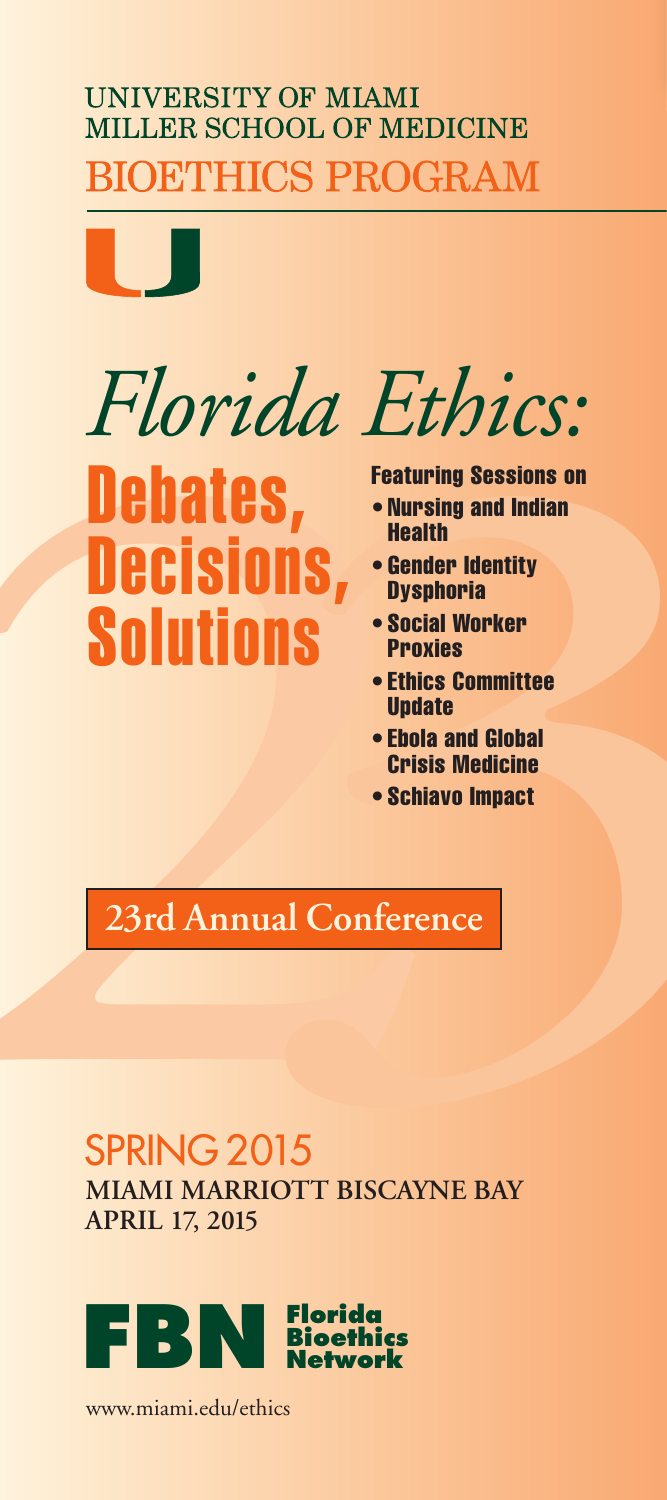| <b>Clinical Ethics:</b><br>Debates,<br><b>Decisions,</b><br><b>Solutions</b> | Ethical challenges facing health professionals<br>have never been more important or more<br>numerous. This program emphasizes themes<br>in nursing and indian health, child safety and<br>gender identity dysphoria, social worker<br>proxies, and global crisis healthcare. From<br>end-of-life decision-making to ethics commit-<br>tees, it is clear that bioethics - and bioethics<br>education - must be assigned the greatest<br>possible roles in the daily lives of individual<br>professionals and their institutions.                                                                                                                       |
|------------------------------------------------------------------------------|-------------------------------------------------------------------------------------------------------------------------------------------------------------------------------------------------------------------------------------------------------------------------------------------------------------------------------------------------------------------------------------------------------------------------------------------------------------------------------------------------------------------------------------------------------------------------------------------------------------------------------------------------------|
| <b>Accreditation</b>                                                         | This activity has been planned and implemented<br>in accordance with the accreditation requirements<br>and policies of the Accreditation Council for<br>Continuing Medical Education (ACCME)<br>through the joint providership of The University<br>of Miami Leonard M. Miller School of Medicine<br>and the Florida Bioethics Network. The Univer-<br>sity of Miami Leonard M. Miller School of<br>Medicine is accredited by the ACCME to provide<br>continuing medical education for physicians.                                                                                                                                                    |
| <b>Disclosure</b><br>and Conflict<br>of Interest<br><b>Resolution</b>        | All conflicts of interest of any individual(s) in a<br>position to control the content of this CME<br>activity will be identified and resolved prior to<br>this educational activity being provided. Dis-<br>closure about provider and faculty relationships,<br>or the lack thereof, will be provided to learners.                                                                                                                                                                                                                                                                                                                                  |
| <b>Credit</b><br><b>Designation</b>                                          | The University of Miami Leonard M.Miller<br>School of Medicine designates this live<br>activity for a maximum of 6.0 AMA PRA<br>Category 1 Credits.™ Physicians should claim<br>only the credit commensurate with the<br>extent of their participation in the activity.<br>The University of Miami School of Nursing<br>and Health Studies designates this seminar<br>series for a maximum of 6.0 CEU Credits.<br>Continuing education credits for Social<br>Workers, and Attorneys have been applied for.<br>This activity may be used for continuing<br>education credit for chaplains certified with<br>the Board of Chaplaincy Certification Inc. |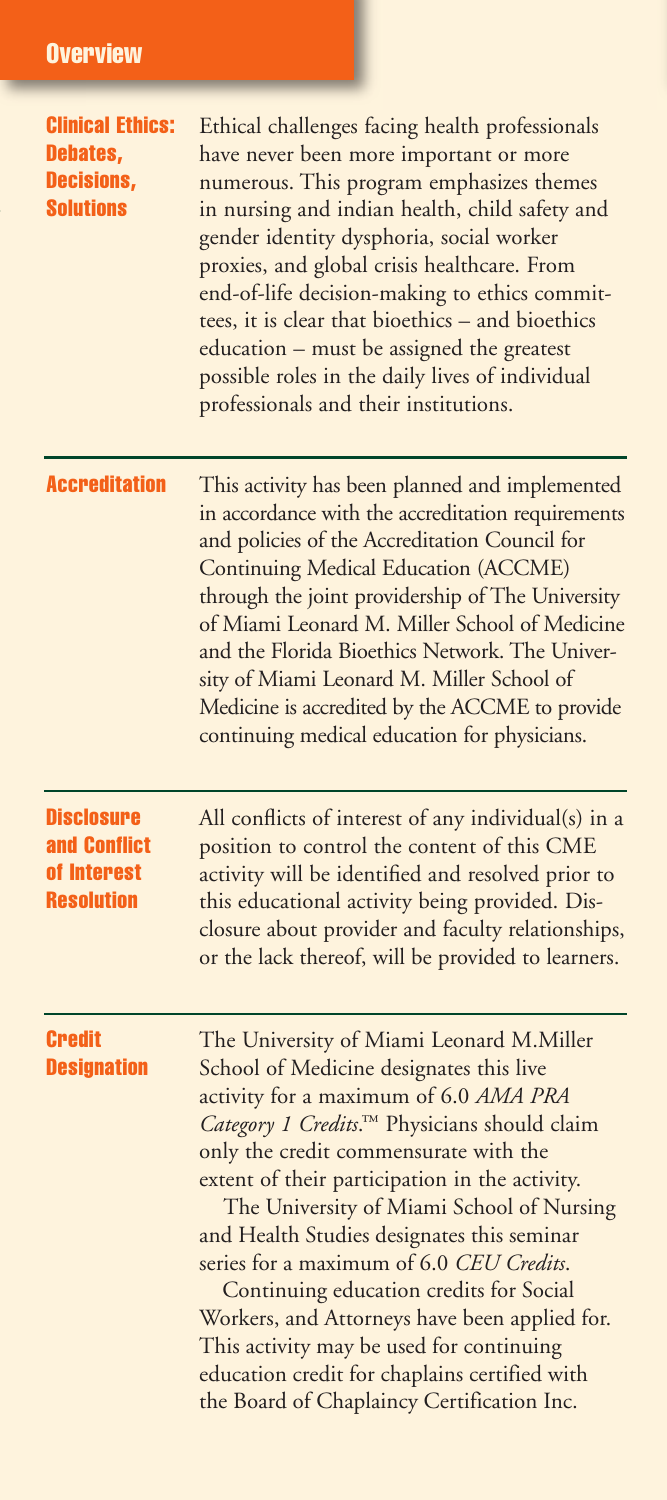#### **To register, please visit www.cme.med.miami.edu**

| Tuition                                    | Includes admission to program sessions,<br>continental breakfast, luncheon, refreshment<br>break, and course syllabus.                                                                                                                                                                                                                                      |
|--------------------------------------------|-------------------------------------------------------------------------------------------------------------------------------------------------------------------------------------------------------------------------------------------------------------------------------------------------------------------------------------------------------------|
|                                            | <b>FBN Member</b><br>(Regular, Professional or Student Member) \$175<br>To become an FBN member, go to<br>http://fbn.med.miami.edu/become-a-member<br>Full-time students may inquire about tuition<br>scholarships at 305-243-5723.                                                                                                                         |
|                                            | <b>Non-Members</b><br>\$225 Before April 8, 2015<br>\$260 On or After April 8, 2015<br>\$300 After April 14, 2015 and Onsite                                                                                                                                                                                                                                |
| <b>Registration</b><br><b>Cancellation</b> | Conference registration tuition refunds will be<br>made only if written notice of cancellation is<br>received prior to April 1, 2015. After this date,<br>no refunds will be made and the unused tuition<br>will be used to support students. In cases where<br>an entire course is cancelled for insufficient<br>registration, a full refund will be made. |
|                                            | <b>Accommodations</b> Miami Marriott Biscayne Bay<br>1633 North Bayshore Drive, Miami, FL 33132<br>Toll Free: 800-295-1421 or Tel: 305-374-3900<br>Conference Special Rate: \$189/night + taxes<br>To make a reservation online, visit<br>www.marriott.com                                                                                                  |
|                                            | Or call hotel for reservations:<br>Toll Free 800-295-1421 or 305-374-3900.                                                                                                                                                                                                                                                                                  |
|                                            | The deadline to reserve rooms at the special<br>conference rate of \$189 is April 1, 2015,<br>or until all available rooms have been reserved,<br>whichever comes first. Be sure to identify your-<br>self as a participant of the Florida Bioethics<br>2015 conference.                                                                                    |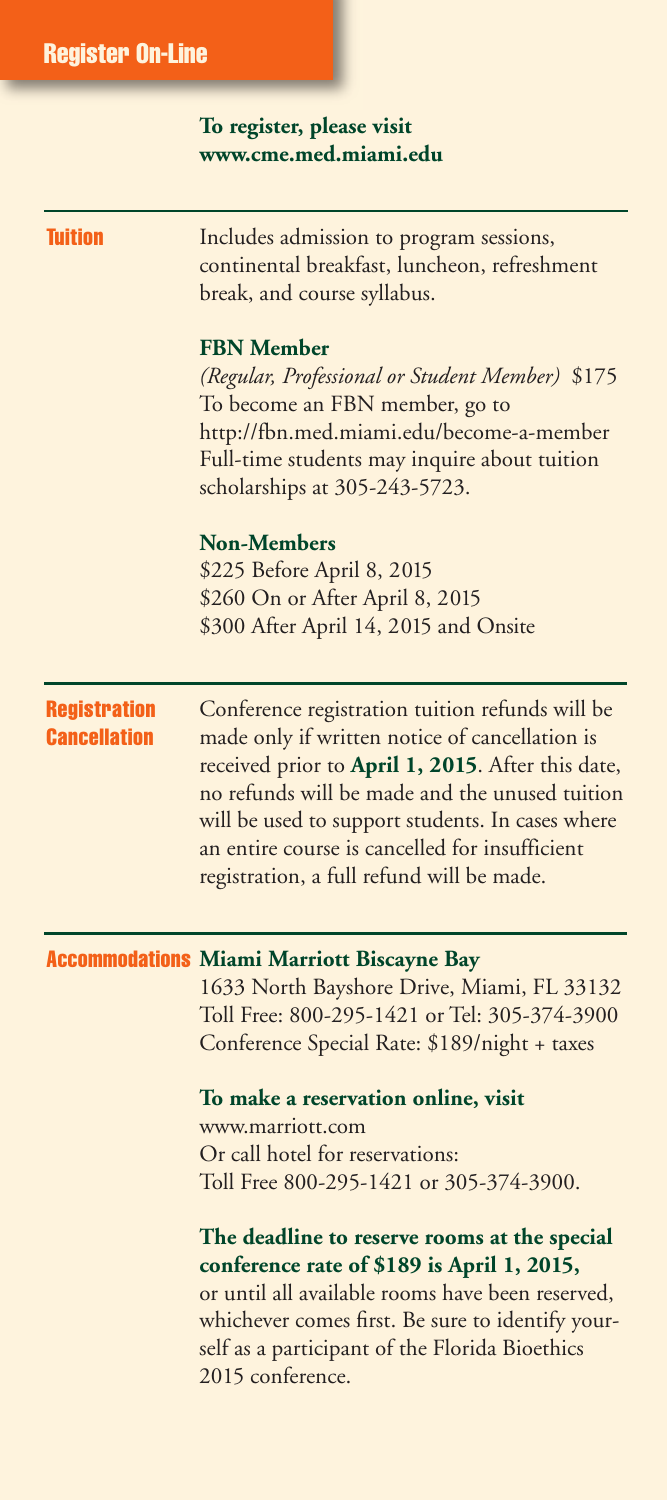| <b>Learning</b><br><b>Objectives</b> | Upon completion of this program,<br>participants will be able to:<br>• Assess and reify the role and importance of<br>bioethics in clinical and institutional decision<br>making, especially regarding end-of-life-care,<br>social worker proxies, adolescent gender<br>identity dysphoria, the role and function<br>of ethics committees and other topics.<br>· Identify and modify practice based on ethical<br>challenges and issues in clinical practice,<br>public policy, health law and the role of<br>institutional ethics committees.<br>• Analyze and articulate ethically optimized<br>solutions in clinical and public health contexts. |
|--------------------------------------|-----------------------------------------------------------------------------------------------------------------------------------------------------------------------------------------------------------------------------------------------------------------------------------------------------------------------------------------------------------------------------------------------------------------------------------------------------------------------------------------------------------------------------------------------------------------------------------------------------------------------------------------------------|
| <b>Target</b><br><b>Audience</b>     | This course is designed for physicians,<br>lawyers, nurses, social workers, clergy, psy-<br>chologists, health administrators, philosophers<br>and others with an interest or a need for<br>continuing education in health ethics.                                                                                                                                                                                                                                                                                                                                                                                                                  |
| <b>Program</b>                       |                                                                                                                                                                                                                                                                                                                                                                                                                                                                                                                                                                                                                                                     |
| 7:30 - 8:00 a.m.                     | <b>Registration and Continental Breakfast</b>                                                                                                                                                                                                                                                                                                                                                                                                                                                                                                                                                                                                       |
| $8:00 - 8:10$ a.m.                   | <b>Welcoming Remarks</b><br>Kenneth W. Goodman, Ph.D., F.A.C.M.I.<br>Director, Florida Bioethics Network and<br>University of Miami Miller School of<br><b>Medicine Bioethics Program</b><br>Robin N. Fiore, Ph.D.<br>Course Director, University of Miami<br><b>Bioethics Program; Associate Professor</b><br>of Medicine                                                                                                                                                                                                                                                                                                                          |
| <b>SESSION I</b><br>8:10 - 9:10 a.m. | Nursing in the Indian Health Service:<br><b>Managing Ethical Challenges</b><br>Capt. Celissa G. Stephens, R.N., B.S.N., M.S.N.<br>Director, Division of Nursing Services<br>United States Public Health Service<br>Moderator: Rev. David W. Anderson, M.A., D.B.S.<br>Senior Pastor, Faith Baptist Church,<br>Sarasota, FL                                                                                                                                                                                                                                                                                                                          |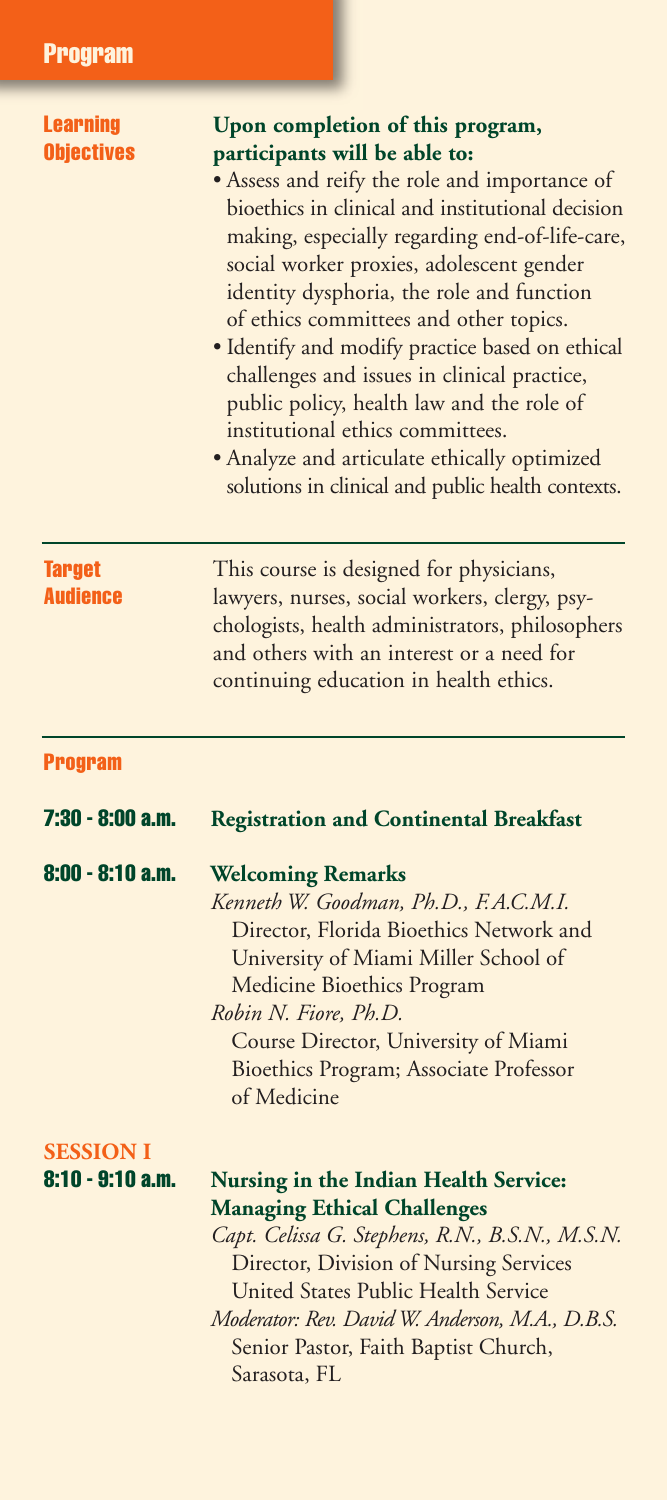#### **SESSION II**

#### **9:10 - 10:10 a.m. Schiavo: Ten Years Later**

*Kathy L. Cerminara, J.D., L.L.M., J.S.D.* Professor of Law, Shepard Broad Law Center, Nova Southeastern University, Fort Lauderdale, FL *Robin N. Fiore, Ph.D.*

Associate Professor of Medicine and Director, Special Ethics Initiatives, University of Miami Miller School of Medicine Bioethics Program

 *Kenneth W. Goodman, Ph.D., F.A.C.M.I.* Director, Florida Bioethics Network and University of Miami Miller School of Medicine Bioethics Program

#### **10:10 - 10:20 a.m. Break**

#### **SESSION III**

#### **10:20 - 11:20 a.m. The Future of Hospital Ethics Committees**

 *Rev. Mary-Margaret Atkinson, D.Min., B.C.C.* Director of Pastoral Care and Ethics, Morton Plant Mease Hospitals/BayCare Health System, Clearwater, FL *Ray Moseley, Ph.D.*

 Director, C.T.S.I. Academy of Research Excellence, Bioethics, Law and Medical Professionalism, University of Florida College of Medicine, Gainesville, FL

#### **SESSION IV**

#### **11:20 a.m. - 12:20 p.m.**

#### **Ethics, Child Safety and Gender Identity Dysphoria**

*Umut Dursun, M.A.*

 Community Liaison, YES Institute, Miami, FL *Sheryl Zayas, D.O.*

 Primary Care Physician, CareResource, Miami, FL

 *Moderator: Jeffrey P. Brosco, M.D., Ph.D.* Professor of Clinical Pediatrics, University of Miami Miller School of Medicine; Chair, Pediatric Bioethics Committee, Jackson Health System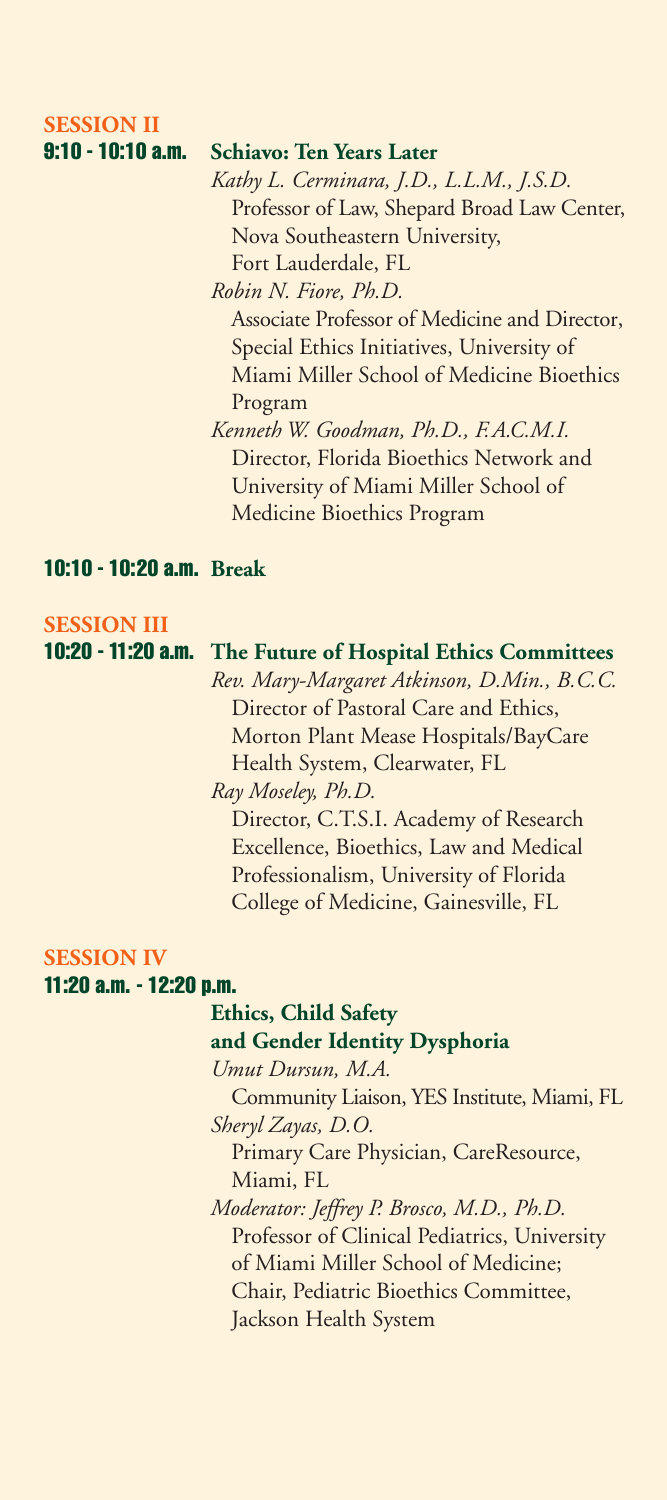| $12:20 - 1:15$ p.m. | Luncheon                                       |
|---------------------|------------------------------------------------|
| <b>SESSION V</b>    |                                                |
| $1:15 - 2:15$ p.m.  | Ebola and Global Crisis Healthcare: Law,       |
|                     | <b>Medicine, Religion</b>                      |
|                     | Aileen Marty, M.D., F.A.C.P.                   |
|                     | Professor of Medicine and Director, FIU        |
|                     | Health Travel Medicine Program, Herbert        |
|                     | Wertheim College of Medicine, Florida          |
|                     | International University, Miami, FL            |
|                     | Moderator: Marin Gillis, Ph.D., L.Ph.          |
|                     | Associate Professor of Humanities, Health,     |
|                     | and Society, Herbert Wertheim College of       |
|                     | Medicine, Florida International University,    |
|                     | Miami, FL                                      |
| <b>SESSION VI</b>   |                                                |
| $2:15 - 3:15$ p.m.  | <b>Incapacitated and Alone: Social Workers</b> |
|                     | as Proxies                                     |
|                     | Karon M. Coleman, J.D.                         |
|                     | Assistant General Counsel and Risk Manager,    |
|                     | Barry University, Miami Shores, FL             |
|                     | Hana Osman, M.S., Ph.D.                        |
|                     | Associate Professor, University of South       |
|                     | Florida College of Public Health, Tampa, FL    |
| $3:30$ p.m.         | <b>Evaluations and Adjourn</b>                 |
| $4:15 - 5:15$ p.m.  | <b>Florida Bioethics Network Board Meeting</b> |

**Services for the Disabled** Please contact the Division of CME prior to April 1, 2015 should you have any special needs that may require additional assistance. A conference staff member will contact you to discuss these special requirements.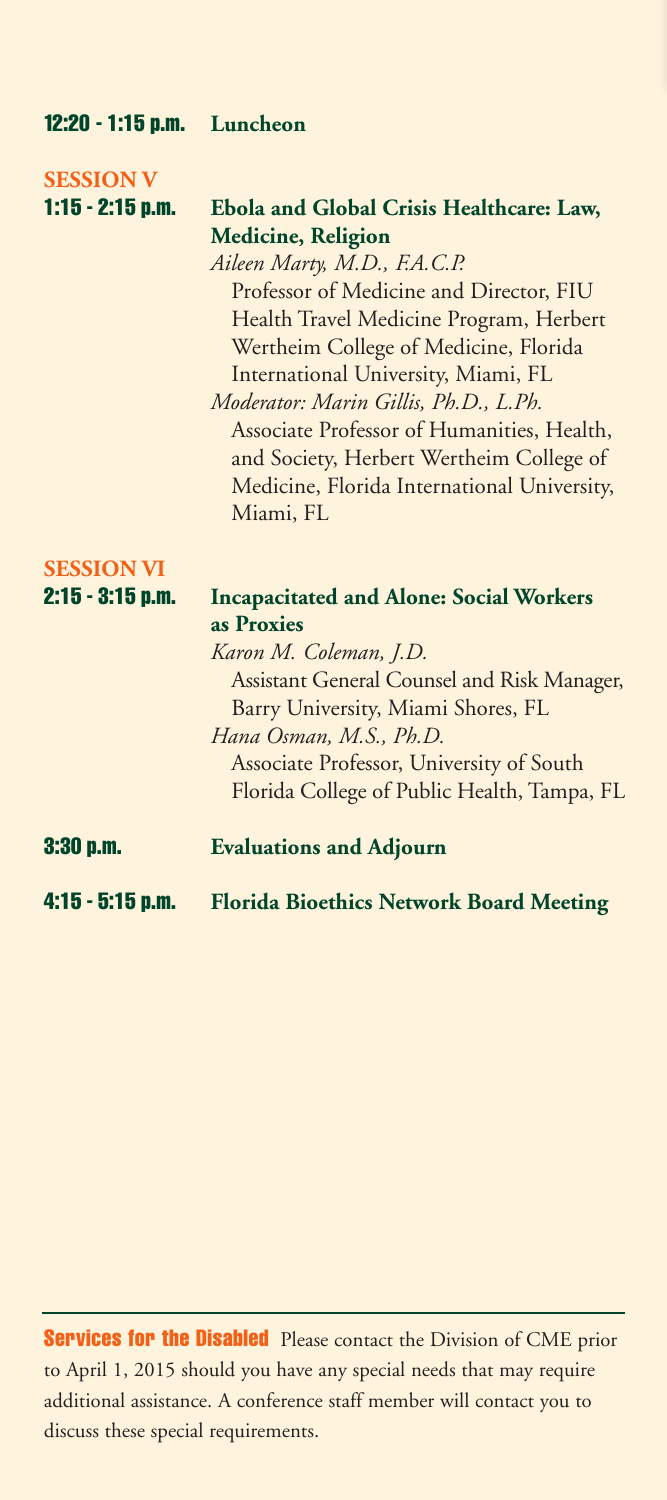

#### **UNIVERSITY OF MIAMI MILLER SCHOOL** of MEDICINE



**Jackson 金屬** Miracles made daily.



















St. Joseph's Hospital

BayCare Health System





Foundation

















FocusCare\*











**University of Miami** Hospital